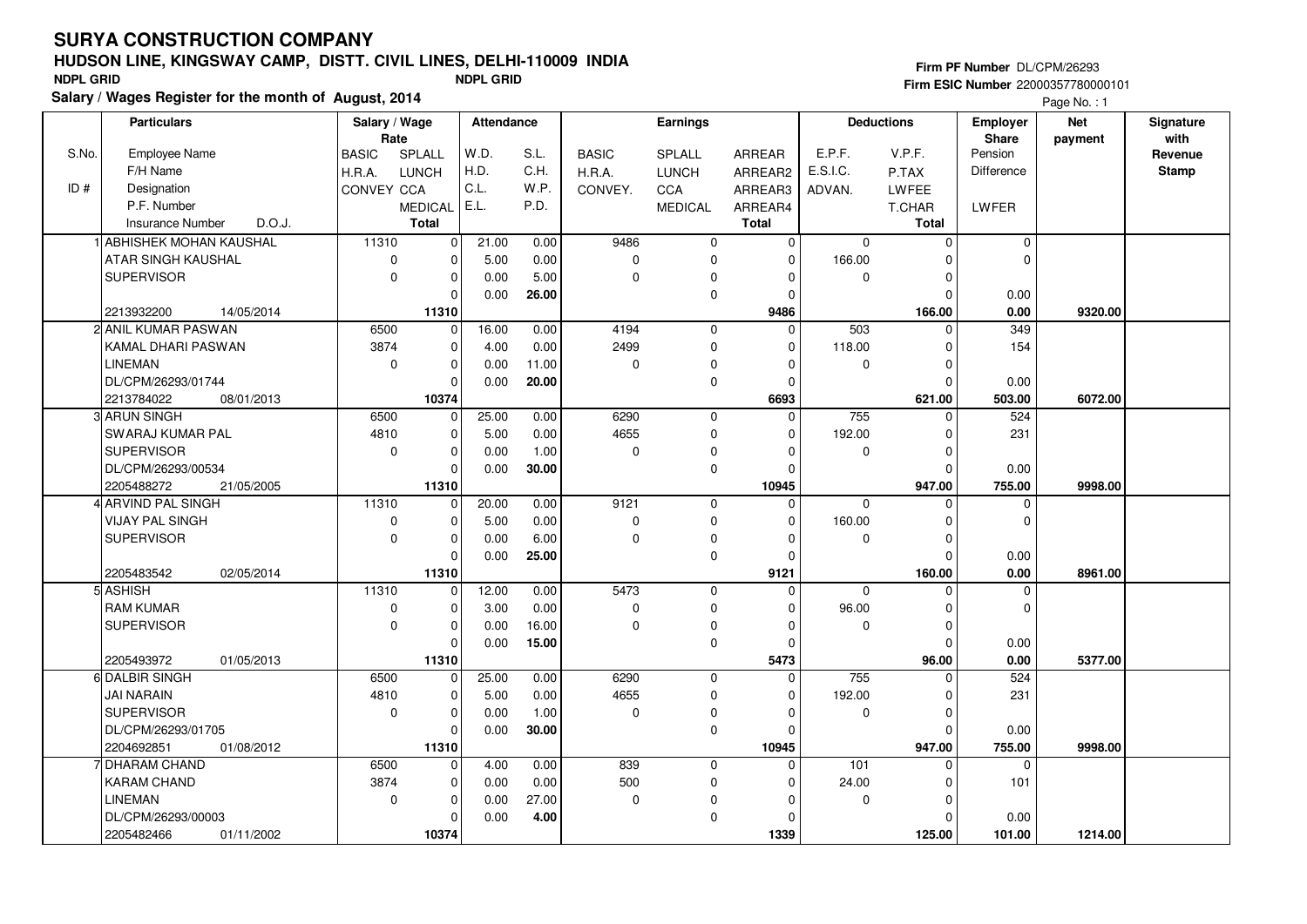# **HUDSON LINE, KINGSWAY CAMP, DISTT. CIVIL LINES, DELHI-110009 INDIA**

**Salary / Wages Register for the month of August, 2014 NDPL GRID NDPL GRID**

|       |                                   |                       |                |            |       |              |              |              |              |                   | $i$ ayd $iv$ . $i$              |                       |                   |
|-------|-----------------------------------|-----------------------|----------------|------------|-------|--------------|--------------|--------------|--------------|-------------------|---------------------------------|-----------------------|-------------------|
|       | <b>Particulars</b>                | Salary / Wage<br>Rate |                | Attendance |       |              | Earnings     |              |              | <b>Deductions</b> | <b>Employer</b><br><b>Share</b> | <b>Net</b><br>payment | Signature<br>with |
| S.No. | Employee Name                     | <b>BASIC</b>          | SPLALL         | W.D.       | S.L.  | <b>BASIC</b> | SPLALL       | ARREAR       | E.P.F.       | V.P.F.            | Pension                         |                       | Revenue           |
|       | F/H Name                          | H.R.A.                | <b>LUNCH</b>   | H.D.       | C.H.  | H.R.A.       | <b>LUNCH</b> | ARREAR2      | E.S.I.C.     | P.TAX             | <b>Difference</b>               |                       | <b>Stamp</b>      |
| ID#   | Designation                       | CONVEY CCA            |                | C.L.       | W.P.  | CONVEY.      | CCA          | ARREAR3      | ADVAN.       | LWFEE             |                                 |                       |                   |
|       | P.F. Number                       |                       | <b>MEDICAL</b> | E.L.       | P.D.  |              | MEDICAL      | ARREAR4      |              | T.CHAR            | LWFER                           |                       |                   |
|       | <b>Insurance Number</b><br>D.O.J. |                       | <b>Total</b>   |            |       |              |              | <b>Total</b> |              | <b>Total</b>      |                                 |                       |                   |
|       | 8 DILIP CHAUDHARY                 | 6500                  | $\mathbf{0}$   | 19.00      | 0.00  | 4823         | $\mathbf 0$  | $\mathbf 0$  | 579          | $\mathbf 0$       | 402                             |                       |                   |
|       | <b>SINGESHWAR</b>                 | 3874                  | 0              | 4.00       | 0.00  | 2874         | 0            | $\mathbf 0$  | 135.00       | $\mathbf 0$       | 177                             |                       |                   |
|       | <b>LINEMAN</b>                    | $\Omega$              | $\Omega$       | 0.00       | 8.00  | $\Omega$     | $\mathbf 0$  | $\Omega$     | $\Omega$     | $\mathbf 0$       |                                 |                       |                   |
|       | DL/CPM/26293/00017                |                       | $\Omega$       | 0.00       | 23.00 |              | 0            | $\mathbf 0$  |              | $\mathbf 0$       | 0.00                            |                       |                   |
|       | 2205474949<br>01/11/2002          |                       | 10374          |            |       |              |              | 7697         |              | 714.00            | 579.00                          | 6983.00               |                   |
|       | 9 DILIP KUMAR                     | 6500                  | $\mathbf{0}$   | 0.00       | 0.00  | $\mathbf 0$  | $\mathbf 0$  | $\mathbf 0$  | $\Omega$     | $\Omega$          | $\Omega$                        |                       |                   |
|       | <b>B R BARALIE</b>                | 3874                  | $\Omega$       | 0.00       | 0.00  | $\mathbf 0$  | 0            | $\Omega$     | 0.00         | $\mathbf 0$       | $\Omega$                        |                       |                   |
|       | <b>DRIVER</b>                     | $\mathbf 0$           | $\mathbf 0$    | 0.00       | 31.00 | $\mathbf 0$  | 0            | $\mathbf 0$  | $\Omega$     | $\pmb{0}$         |                                 |                       |                   |
|       | DL/CPM/26293/01648                |                       | $\Omega$       | 0.00       | 0.00  |              | $\mathbf 0$  | $\mathbf 0$  |              | $\mathbf 0$       | 0.00                            |                       |                   |
|       | 2213669466<br>01/12/2012          |                       | 10374          |            |       |              |              | $\mathbf 0$  |              | 0.00              | 0.00                            | 0.00                  |                   |
|       | 10 G. NARAYAN                     | 6500                  | $\mathbf{0}$   | 0.00       | 0.00  | $\mathbf 0$  | $\mathbf 0$  | $\Omega$     | $\mathbf 0$  | $\mathbf 0$       | 0                               |                       |                   |
|       | <b>GOVINDA SWAMI</b>              | 3874                  | $\Omega$       | 0.00       | 0.00  | $\mathbf 0$  | $\mathbf 0$  | $\Omega$     | 0.00         | $\mathbf 0$       | $\Omega$                        |                       |                   |
|       | LINEMAN                           | $\mathbf 0$           | $\Omega$       | 0.00       | 31.00 | $\mathbf 0$  | 0            | $\Omega$     | $\mathbf 0$  | $\mathbf 0$       |                                 |                       |                   |
|       | DL/CPM/26293/01683                |                       | $\mathbf 0$    | 0.00       | 0.00  |              | 0            | $\mathbf 0$  |              | $\mathbf 0$       | 0.00                            |                       |                   |
|       | 2205489854<br>01/05/2012          |                       | 10374          |            |       |              |              | $\mathbf 0$  |              | 0.00              | 0.00                            | 0.00                  |                   |
|       | 11 GULAB                          | 8554                  | $\mathbf{0}$   | 19.00      | 0.00  | 6347         | $\mathbf 0$  | $\mathbf 0$  | $\mathbf 0$  | $\mathbf 0$       | 0                               |                       |                   |
|       | <b>KESAR ALI</b>                  | $\mathbf 0$           | $\Omega$       | 4.00       | 0.00  | 0            | 0            | $\Omega$     | 112.00       | 0                 | $\Omega$                        |                       |                   |
|       | <b>ALM</b>                        | $\mathbf 0$           | $\mathbf{0}$   | 0.00       | 8.00  | $\mathbf 0$  | $\mathbf 0$  | $\mathbf 0$  | $\mathbf 0$  | $\mathbf 0$       |                                 |                       |                   |
|       |                                   |                       | $\mathbf 0$    | 0.00       | 23.00 |              | $\pmb{0}$    | $\mathbf 0$  |              | $\mathbf 0$       | 0.00                            |                       |                   |
|       | 2213906252<br>06/03/2014          |                       | 8554           |            |       |              |              | 6347         |              | 112.00            | 0.00                            | 6235.00               |                   |
|       | 12 HEMANT KUMAR                   | 11310                 | $\Omega$       | 22.00      | 0.00  | 9851         | $\mathbf 0$  | $\Omega$     | $\mathbf{0}$ | $\Omega$          | $\Omega$                        |                       |                   |
|       | <b>KRISHAN KUMAR</b>              | $\pmb{0}$             | $\mathbf{0}$   | 5.00       | 0.00  | $\mathbf 0$  | 0            | $\mathbf 0$  | 173.00       | $\mathbf 0$       | 0                               |                       |                   |
|       | <b>SUPERVISOR</b>                 | $\Omega$              | $\mathbf{0}$   | 0.00       | 4.00  | $\Omega$     | $\mathbf 0$  | $\mathbf 0$  | $\mathbf 0$  | $\mathbf 0$       |                                 |                       |                   |
|       |                                   |                       | $\Omega$       | 0.00       | 27.00 |              | $\mathbf 0$  | $\mathbf 0$  |              | $\Omega$          | 0.00                            |                       |                   |
|       | 2213842501<br>01/08/2013          |                       | 11310          |            |       |              |              | 9851         |              | 173.00            | 0.00                            | 9678.00               |                   |
|       | 13 JAI BHAGWAN                    | 6500                  | 0              | 24.00      | 0.00  | 6081         | $\mathbf 0$  | $\Omega$     | 730          | $\mathbf 0$       | 507                             |                       |                   |
|       | <b>CHANDER SINGH</b>              | 3874                  | $\mathbf{0}$   | 5.00       | 0.00  | 3624         | 0            | $\mathbf 0$  | 170.00       | $\mathbf 0$       | 223                             |                       |                   |
|       | LINEMAN                           | $\mathbf 0$           | $\mathbf 0$    | 0.00       | 2.00  | $\mathbf 0$  | 0            | $\mathbf 0$  | 0            | $\mathbf 0$       |                                 |                       |                   |
|       | DL/CPM/26293/01024                |                       | $\Omega$       | 0.00       | 29.00 |              | $\mathbf 0$  | $\mathbf 0$  |              | $\mathbf 0$       | 0.00                            |                       |                   |
|       | 2212619727<br>03/02/2009          |                       | 10374          |            |       |              |              | 9705         |              | 900.00            | 730.00                          | 8805.00               |                   |
|       | 14 KAILASH CHAND                  | 6500                  | $\mathbf{0}$   | 21.00      | 0.00  | 5452         | 0            | $\mathbf 0$  | 654          | 0                 | 454                             |                       |                   |
|       | <b>BHAGAT RAM</b>                 | 3874                  | $\mathbf{0}$   | 5.00       | 0.00  | 3249         | 0            | $\mathbf 0$  | 153.00       | $\mathbf 0$       | 200                             |                       |                   |
|       | <b>LINEMAN</b>                    | $\mathbf 0$           | $\Omega$       | 0.00       | 5.00  | $\mathbf 0$  | 0            | $\mathbf 0$  | $\Omega$     | $\Omega$          |                                 |                       |                   |
|       | DL/CPM/26293/00858                |                       | $\Omega$       | 0.00       | 26.00 |              | $\mathbf 0$  | $\mathbf 0$  |              | $\Omega$          | 0.00                            |                       |                   |
|       | 2211685716<br>20/07/2007          |                       | 10374          |            |       |              |              | 8701         |              | 807.00            | 654.00                          | 7894.00               |                   |

**Firm PF Number** DL/CPM/26293 **Firm ESIC Number** 22000357780000101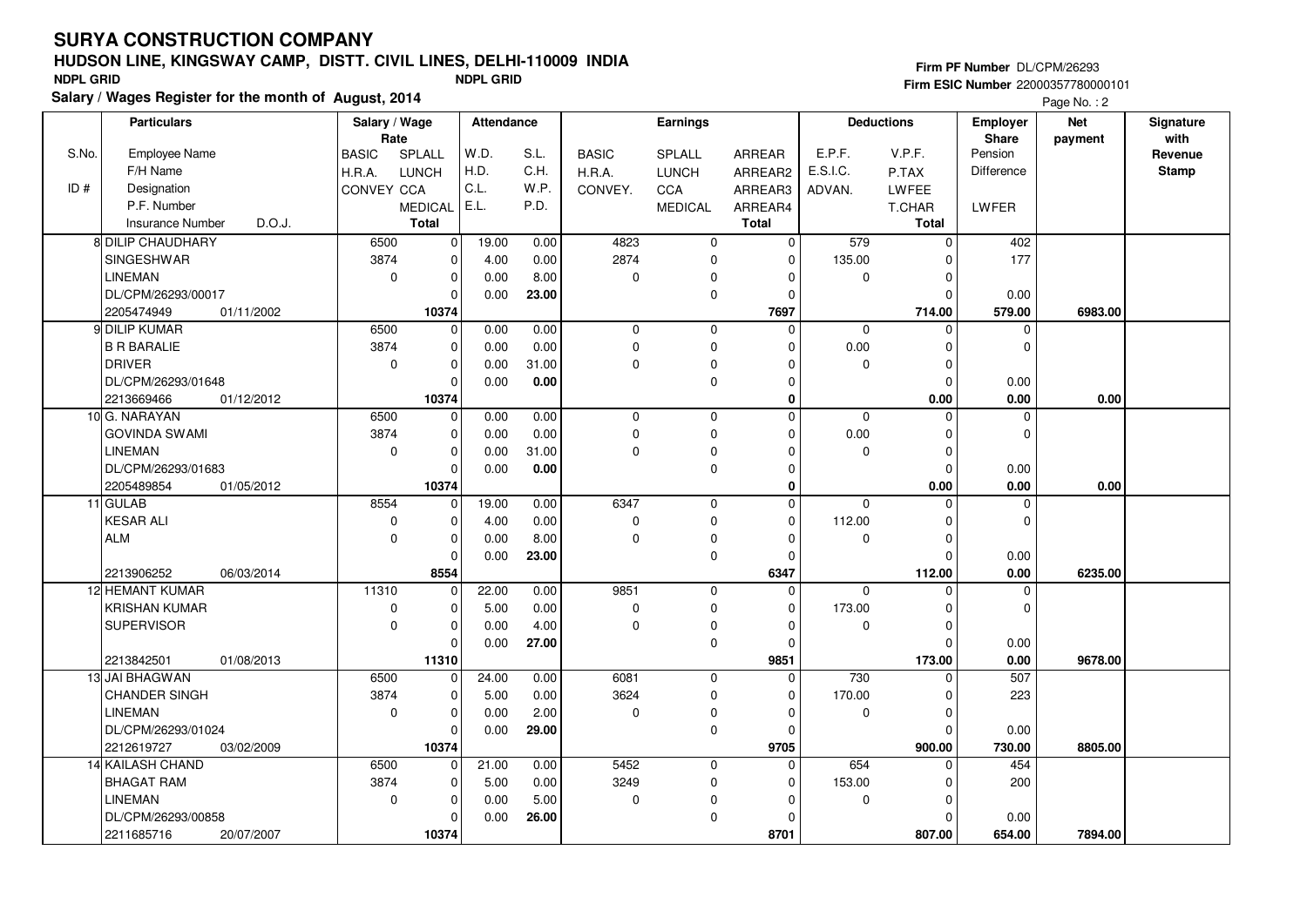# **HUDSON LINE, KINGSWAY CAMP, DISTT. CIVIL LINES, DELHI-110009 INDIA**

**Salary / Wages Register for the month of August, 2014 NDPL GRID NDPL GRID**

|       |                                                |                            |              |              |                  |                  |                            |                     |                         |                                 | raye ivu              |                   |  |  |
|-------|------------------------------------------------|----------------------------|--------------|--------------|------------------|------------------|----------------------------|---------------------|-------------------------|---------------------------------|-----------------------|-------------------|--|--|
|       | <b>Particulars</b>                             | Salary / Wage<br>Rate      | Attendance   |              |                  | <b>Earnings</b>  |                            |                     | <b>Deductions</b>       | <b>Employer</b><br><b>Share</b> | <b>Net</b><br>payment | Signature<br>with |  |  |
| S.No. | <b>Employee Name</b>                           | SPLALL<br><b>BASIC</b>     | W.D.         | S.L.         | <b>BASIC</b>     | SPLALL           | ARREAR                     | E.P.F.              | V.P.F.                  | Pension                         |                       | Revenue           |  |  |
|       | F/H Name                                       | H.R.A.<br><b>LUNCH</b>     | H.D.         | C.H.         | H.R.A.           | <b>LUNCH</b>     | ARREAR2                    | E.S.I.C.            | P.TAX                   | <b>Difference</b>               |                       | Stamp             |  |  |
| ID#   | Designation                                    | CONVEY CCA                 | C.L.         | W.P.         | CONVEY.          | <b>CCA</b>       | ARREAR3                    | ADVAN.              | LWFEE                   |                                 |                       |                   |  |  |
|       | P.F. Number                                    | <b>MEDICAL</b>             | E.L.         | P.D.         |                  | <b>MEDICAL</b>   | ARREAR4                    |                     | T.CHAR                  | LWFER                           |                       |                   |  |  |
|       | D.O.J.<br><b>Insurance Number</b>              | <b>Total</b>               |              |              |                  |                  | <b>Total</b>               |                     | <b>Total</b>            |                                 |                       |                   |  |  |
|       | 15 KAUSHAL KUMAR CHAUBEY                       | 11310<br>$\mathbf 0$       | 20.00        | 0.00         | 9121             | $\mathbf 0$      | $\mathbf 0$                | $\mathbf 0$         | $\mathbf 0$             | 0                               |                       |                   |  |  |
|       | <b>GULAB CHAUBEY</b>                           | 0<br>0                     | 5.00         | 0.00         | $\Omega$         | 0                | $\mathbf 0$                | 160.00              | $\Omega$                | $\mathbf 0$                     |                       |                   |  |  |
|       | SUPERVISOR                                     | $\Omega$<br>$\Omega$       | 0.00         | 6.00         | $\Omega$         | 0                | $\Omega$                   | $\Omega$            | $\mathbf 0$             |                                 |                       |                   |  |  |
|       |                                                | $\Omega$                   | 0.00         | 25.00        |                  | 0                | $\mathbf 0$                |                     | $\Omega$                | 0.00                            |                       |                   |  |  |
|       | 2213871741<br>08/10/2013                       | 11310                      |              |              |                  |                  | 9121                       |                     | 160.00                  | 0.00                            | 8961.00               |                   |  |  |
|       | 16 MAHESH KUMAR                                | 11310<br>$\mathbf 0$       | 7.00         | 0.00         | 2919             | 0                | $\mathbf 0$                | $\Omega$            | $\Omega$                | $\mathbf 0$                     |                       |                   |  |  |
|       | <b>VIJAY KUMAR</b>                             | 0<br>$\Omega$              | 1.00         | 0.00         | $\Omega$         | 0                | $\mathbf 0$                | 52.00               | $\Omega$                | $\mathbf 0$                     |                       |                   |  |  |
|       | <b>SUPERVISOR</b>                              | $\Omega$<br>$\Omega$       | 0.00         | 23.00        | $\Omega$         | 0                | $\mathbf 0$                | $\Omega$            | $\mathbf 0$             |                                 |                       |                   |  |  |
|       |                                                | $\Omega$                   | 0.00         | 8.00         |                  | 0                | $\mathbf 0$                |                     | $\Omega$                | 0.00                            |                       |                   |  |  |
|       | 2213861598<br>20/09/2013                       | 11310                      |              |              |                  |                  | 2919                       |                     | 52.00                   | 0.00                            | 2867.00               |                   |  |  |
|       | 17 MAKKHAN                                     | 10374<br>$\Omega$          | 0.00         | 0.00         | 0                | $\mathbf 0$      | $\mathbf 0$                | $\mathbf 0$         | $\Omega$                | $\mathbf{0}$                    |                       |                   |  |  |
|       | <b>SUKHAI</b>                                  | 0<br>$\Omega$              | 0.00         | 0.00         | 0                | 0                | $\Omega$                   | 0.00                | $\mathbf 0$             | $\mathbf{0}$                    |                       |                   |  |  |
|       | <b>MESSION</b>                                 | $\mathbf 0$<br>$\Omega$    | 0.00         | 31.00        | $\mathbf 0$      | 0                | $\Omega$                   | $\mathbf 0$         | $\mathbf 0$             |                                 |                       |                   |  |  |
|       |                                                | $\Omega$                   | 0.00         | 0.00         |                  | 0                | $\mathbf 0$                |                     | $\mathbf 0$             | 0.00                            |                       |                   |  |  |
|       | 2213891467<br>06/01/2014                       | 10374                      |              |              |                  |                  | $\mathbf 0$                |                     | 0.00                    | 0.00                            | 0.00                  |                   |  |  |
|       | 18 MD TANVEER ALAM                             | 5731<br>$\Omega$           | 0.00         | 0.00         | $\mathbf 0$      | $\mathbf 0$      | $\Omega$                   | $\Omega$            | $\Omega$                | $\mathbf 0$                     |                       |                   |  |  |
|       | <b>MD JAINUDDIN</b>                            | 2823<br>$\Omega$           | 0.00         | 0.00         | 0                | 0                | $\Omega$                   | 0.00                | $\Omega$                | $\mathbf 0$                     |                       |                   |  |  |
|       | <b>ALM</b>                                     | $\mathbf 0$<br>$\mathbf 0$ | 0.00         | 31.00        | $\Omega$         | 0                | $\mathbf 0$                | $\mathbf 0$         | 0                       |                                 |                       |                   |  |  |
|       | DL/CPM/26293/01737                             | $\mathbf 0$                | 0.00         | 0.00         |                  | 0                | $\mathbf 0$                |                     | $\mathbf 0$             | 0.00                            |                       |                   |  |  |
|       | 2213777329<br>10/12/2012                       | 8554                       |              |              |                  |                  | $\mathbf 0$                |                     | 0.00                    | 0.00                            | 0.00                  |                   |  |  |
|       | 19 MOHD ASIF SAIFI                             | 11310<br>$\Omega$          | 18.00        | 0.00         | 8026             | 0                | $\mathbf 0$                | $\mathbf 0$         | $\Omega$                | 0                               |                       |                   |  |  |
|       | SIRAZUDDIN                                     | 0<br>$\Omega$              | 4.00         | 0.00         | $\Omega$         | 0                | $\Omega$                   | 141.00              | $\mathbf 0$             | $\mathbf 0$                     |                       |                   |  |  |
|       | <b>SUPERVISOR</b>                              | $\mathbf 0$<br>0           | 0.00         | 9.00         | $\mathbf 0$      | 0                | $\mathbf 0$                | $\mathbf 0$         | $\mathbf 0$             |                                 |                       |                   |  |  |
|       |                                                | $\Omega$                   | 0.00         | 22.00        |                  | 0                | $\Omega$                   |                     | $\Omega$                | 0.00                            |                       |                   |  |  |
|       | 10/04/2013<br>2213811849                       | 11310<br>$\Omega$          |              |              |                  |                  | 8026                       |                     | 141.00<br>$\Omega$      | 0.00                            | 7885.00               |                   |  |  |
|       | 20 MOHD ISHA<br><b>SEIKH MUSLIM</b>            | 6500<br>3874<br>$\Omega$   | 0.00<br>0.00 | 0.00<br>0.00 | 0                | 0<br>$\mathbf 0$ | $\mathbf 0$<br>$\Omega$    | $\mathbf 0$<br>0.00 | $\mathbf 0$             | $\mathbf 0$<br>$\mathbf 0$      |                       |                   |  |  |
|       | <b>LINEMAN</b>                                 | $\mathbf 0$<br>$\mathbf 0$ | 0.00         |              | 0<br>$\Omega$    | 0                | $\mathbf 0$                | $\mathbf{0}$        | $\mathbf 0$             |                                 |                       |                   |  |  |
|       |                                                | $\Omega$                   |              | 31.00        |                  |                  |                            |                     | $\Omega$                |                                 |                       |                   |  |  |
|       | DL/CPM/26293/00031<br>2205474697<br>01/03/2003 | 10374                      | 0.00         | 0.00         |                  | 0                | $\mathbf 0$<br>$\mathbf 0$ |                     | 0.00                    | 0.00<br>0.00                    | 0.00                  |                   |  |  |
|       | 21 MOHD ISRAIL                                 | $\Omega$                   |              |              | 5452             |                  | $\mathbf 0$                | 654                 |                         | 454                             |                       |                   |  |  |
|       |                                                | 6500<br>3874               | 21.00        | 0.00         |                  | 0                |                            |                     | $\mathbf 0$             |                                 |                       |                   |  |  |
|       | SEIKH MUSLIM<br><b>LINEMAN</b>                 | 0                          | 5.00         | 0.00         | 3249<br>$\Omega$ | 0                | $\mathbf 0$<br>$\Omega$    | 153.00              | $\mathbf 0$<br>$\Omega$ | 200                             |                       |                   |  |  |
|       |                                                | $\mathbf 0$<br>$\Omega$    | 0.00         | 5.00         |                  | 0                |                            | $\mathbf 0$         |                         |                                 |                       |                   |  |  |
|       | DL/CPM/26293/00030                             | $\Omega$                   | 0.00         | 26.00        |                  | 0                | $\mathbf 0$                |                     | $\Omega$                | 0.00                            |                       |                   |  |  |
|       | 2205474696<br>01/03/2003                       | 10374                      |              |              |                  |                  | 8701                       |                     | 807.00                  | 654.00                          | 7894.00               |                   |  |  |

**Firm PF Number** DL/CPM/26293 **Firm ESIC Number** 22000357780000101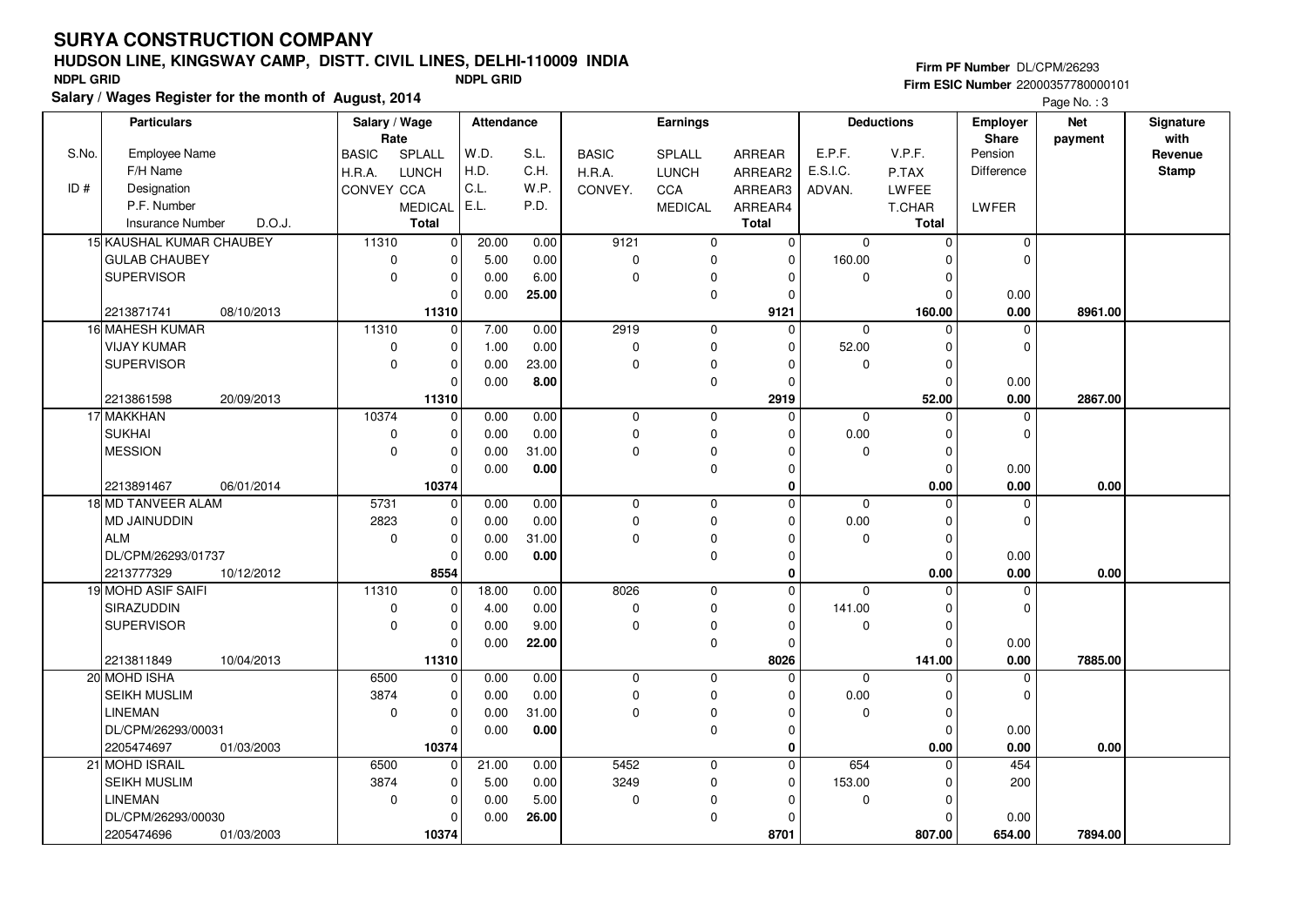# **HUDSON LINE, KINGSWAY CAMP, DISTT. CIVIL LINES, DELHI-110009 INDIA**

**Salary / Wages Register for the month of August, 2014 NDPL GRID NDPL GRID**

|       |                                   |                        |                |                   |       |              |                 |                  |             |                   |                                 | $1$ ago $1$ To $1$ $+$ |                   |
|-------|-----------------------------------|------------------------|----------------|-------------------|-------|--------------|-----------------|------------------|-------------|-------------------|---------------------------------|------------------------|-------------------|
|       | <b>Particulars</b>                | Salary / Wage<br>Rate  |                | <b>Attendance</b> |       |              | <b>Earnings</b> |                  |             | <b>Deductions</b> | <b>Employer</b><br><b>Share</b> | Net<br>payment         | Signature<br>with |
| S.No. | <b>Employee Name</b>              | SPLALL<br><b>BASIC</b> |                | W.D.              | S.L.  | <b>BASIC</b> | SPLALL          | ARREAR           | E.P.F.      | V.P.F.            | Pension                         |                        | Revenue           |
|       | F/H Name                          | H.R.A.<br><b>LUNCH</b> |                | H.D.              | C.H.  | H.R.A.       | <b>LUNCH</b>    | ARREAR2          | E.S.I.C.    | P.TAX             | Difference                      |                        | Stamp             |
| ID#   | Designation                       | <b>CONVEY CCA</b>      |                | C.L.              | W.P.  | CONVEY.      | CCA             | ARREAR3          | ADVAN.      | LWFEE             |                                 |                        |                   |
|       | P.F. Number                       | <b>MEDICAL</b>         |                | E.L.              | P.D.  |              | <b>MEDICAL</b>  | ARREAR4          |             | T.CHAR            | LWFER                           |                        |                   |
|       | <b>Insurance Number</b><br>D.O.J. | <b>Total</b>           |                |                   |       |              |                 | <b>Total</b>     |             | <b>Total</b>      |                                 |                        |                   |
|       | 22 MOHD MEHFUZ                    | 8554                   | $\overline{0}$ | 0.00              | 0.00  | $\mathbf 0$  | $\mathbf 0$     | $\mathbf 0$      | $\mathbf 0$ | $\pmb{0}$         | 0                               |                        |                   |
|       | MOHD MARTUJA                      | $\mathbf 0$            | $\mathbf 0$    | 0.00              | 0.00  | $\mathbf 0$  | $\mathbf 0$     | $\Omega$         | 0.00        | $\mathbf 0$       | 0                               |                        |                   |
|       | <b>ALM</b>                        | $\Omega$               | $\mathbf 0$    | 0.00              | 31.00 | $\mathbf 0$  | $\mathbf 0$     | $\Omega$         | $\Omega$    | $\mathbf 0$       |                                 |                        |                   |
|       |                                   |                        | $\Omega$       | 0.00              | 0.00  |              | $\mathbf 0$     | $\Omega$         |             | $\mathbf 0$       | 0.00                            |                        |                   |
|       | 2213900411<br>12/02/2014          |                        | 8554           |                   |       |              |                 | $\mathbf 0$      |             | 0.00              | 0.00                            | 0.00                   |                   |
|       | 23 MOHD. NAZIM                    | 8554                   | $\overline{0}$ | 20.00             | 0.00  | 6898         | $\mathbf 0$     | $\mathbf 0$      | $\mathbf 0$ | 0                 | 0                               |                        |                   |
|       | MOHD, ROZID                       | 0                      | $\mathbf 0$    | 5.00              | 0.00  | $\mathbf 0$  | $\mathbf 0$     | $\Omega$         | 121.00      | $\Omega$          | $\Omega$                        |                        |                   |
|       | <b>ALM</b>                        | $\mathbf 0$            | $\mathbf 0$    | 0.00              | 6.00  | $\mathbf 0$  | $\mathbf 0$     | $\overline{0}$   | $\mathbf 0$ | $\mathbf 0$       |                                 |                        |                   |
|       |                                   |                        | $\Omega$       | 0.00              | 25.00 |              | 0               | $\mathbf 0$      |             | $\Omega$          | 0.00                            |                        |                   |
|       | 1011998125<br>01/06/2013          |                        | 8554           |                   |       |              |                 | 6898             |             | 121.00            | 0.00                            | 6777.00                |                   |
|       | 24 MOHD. RIZWAN                   | 6500                   | $\overline{0}$ | 0.00              | 0.00  | $\mathbf 0$  | $\mathbf 0$     | $\mathbf 0$      | $\mathbf 0$ | $\Omega$          | 0                               |                        |                   |
|       | MOHD. YUSUF                       | 3874                   | $\mathbf 0$    | 0.00              | 0.00  | $\pmb{0}$    | $\mathbf 0$     | $\Omega$         | 0.00        | $\mathbf 0$       | $\Omega$                        |                        |                   |
|       | <b>LINEMAN</b>                    | $\mathbf 0$            | $\mathbf 0$    | 0.00              | 31.00 | $\mathbf 0$  | $\mathbf 0$     | $\Omega$         | $\mathbf 0$ | $\mathbf 0$       |                                 |                        |                   |
|       | DL/CPM/26293/01659                |                        | 0              | 0.00              | 0.00  |              | $\mathbf 0$     | 0                |             | $\mathbf 0$       | 0.00                            |                        |                   |
|       | 2007178134<br>01/11/2013          |                        | 10374          |                   |       |              |                 | $\mathbf{0}$     |             | 0.00              | 0.00                            | 0.00                   |                   |
|       | 25 MOTI LAL                       | 6500                   | 0              | 20.00             | 0.00  | 5242         | $\mathbf 0$     | $\Omega$         | 629         | $\Omega$          | $\Omega$                        |                        |                   |
|       | RAM RAJ                           | 3874                   | $\mathbf 0$    | 5.00              | 0.00  | 3124         | 0               | $\Omega$         | 147.00      | $\mathbf 0$       | 629                             |                        |                   |
|       | <b>DRIVER</b>                     | $\mathbf 0$            | $\mathbf 0$    |                   | 6.00  |              |                 | $\overline{0}$   |             |                   |                                 |                        |                   |
|       |                                   |                        |                | 0.00              |       | $\mathbf 0$  | 0               |                  | $\mathbf 0$ | $\pmb{0}$         |                                 |                        |                   |
|       | DL/CPM/26293/00896                |                        | $\mathbf 0$    | 0.00              | 25.00 |              | 0               | $\overline{0}$   |             | $\mathbf 0$       | 0.00                            |                        |                   |
|       | 2211795774<br>10/10/2007          |                        | 10374          |                   |       |              |                 | 8366<br>$\Omega$ |             | 776.00            | 629.00                          | 7590.00                |                   |
|       | 26 MUKESH KUMAR                   | 11310                  | $\mathbf 0$    | 0.00              | 0.00  | $\mathbf 0$  | $\mathbf 0$     |                  | $\mathbf 0$ | 0                 | $\mathbf 0$                     |                        |                   |
|       | <b>MEER SINGH</b>                 | 0                      | $\mathbf 0$    | 0.00              | 0.00  | $\mathbf 0$  | $\mathbf 0$     | $\overline{0}$   | 0.00        | $\mathbf 0$       | $\mathbf 0$                     |                        |                   |
|       | <b>SUPERVISOR</b>                 | $\mathbf 0$            | $\mathbf 0$    | 0.00              | 31.00 | $\mathbf 0$  | $\mathbf 0$     | $\Omega$         | $\mathbf 0$ | $\mathbf 0$       |                                 |                        |                   |
|       |                                   |                        | $\Omega$       | 0.00              | 0.00  |              | $\mathbf 0$     | $\Omega$         |             | $\mathbf 0$       | 0.00                            |                        |                   |
|       | 02/07/2013<br>2213833095          |                        | 11310          |                   |       |              |                 | $\mathbf 0$      |             | 0.00              | 0.00                            | 0.00                   |                   |
|       | 27 NARENDER                       | 6500                   | $\overline{0}$ | 24.00             | 0.00  | 6081         | $\mathbf 0$     | $\mathbf 0$      | 730         | $\mathbf 0$       | 507                             |                        |                   |
|       | <b>MAHENDER SINGH</b>             | 4810                   | $\mathbf 0$    | 5.00              | 0.00  | 4500         | 0               | $\overline{0}$   | 186.00      | $\mathbf 0$       | 223                             |                        |                   |
|       | <b>SUPERVISOR</b>                 | $\Omega$               | 0              | 0.00              | 2.00  | $\mathbf 0$  | 0               | $\Omega$         | 0           | $\mathbf 0$       |                                 |                        |                   |
|       | DL/CPM/26293/00006                |                        | $\Omega$       | 0.00              | 29.00 |              | 0               | $\Omega$         |             | $\mathbf 0$       | 0.00                            |                        |                   |
|       | 2205474950<br>01/03/2013          |                        | 11310          |                   |       |              |                 | 10581            |             | 916.00            | 730.00                          | 9665.00                |                   |
|       | 28 PAWAN KUMAR                    | 11310                  | $\mathbf 0$    | 21.00             | 0.00  | 9486         | $\mathbf 0$     | $\mathbf 0$      | $\mathbf 0$ | $\mathbf 0$       | 0                               |                        |                   |
|       | <b>MANGE RAM</b>                  | $\pmb{0}$              | $\mathbf 0$    | 5.00              | 0.00  | $\pmb{0}$    | 0               | $\overline{0}$   | 166.00      | $\mathbf 0$       | $\mathbf 0$                     |                        |                   |
|       | <b>SUPERVISOR</b>                 | $\Omega$               | $\mathbf 0$    | 0.00              | 5.00  | $\mathbf 0$  | $\mathbf 0$     | $\overline{0}$   | $\Omega$    | $\Omega$          |                                 |                        |                   |
|       |                                   |                        | $\Omega$       | 0.00              | 26.00 |              | 0               | 0                |             | $\Omega$          | 0.00                            |                        |                   |
|       | 2213861599<br>20/09/2013          |                        | 11310          |                   |       |              |                 | 9486             |             | 166.00            | 0.00                            | 9320.00                |                   |

#### **Firm PF Number** DL/CPM/26293 **Firm ESIC Number** 22000357780000101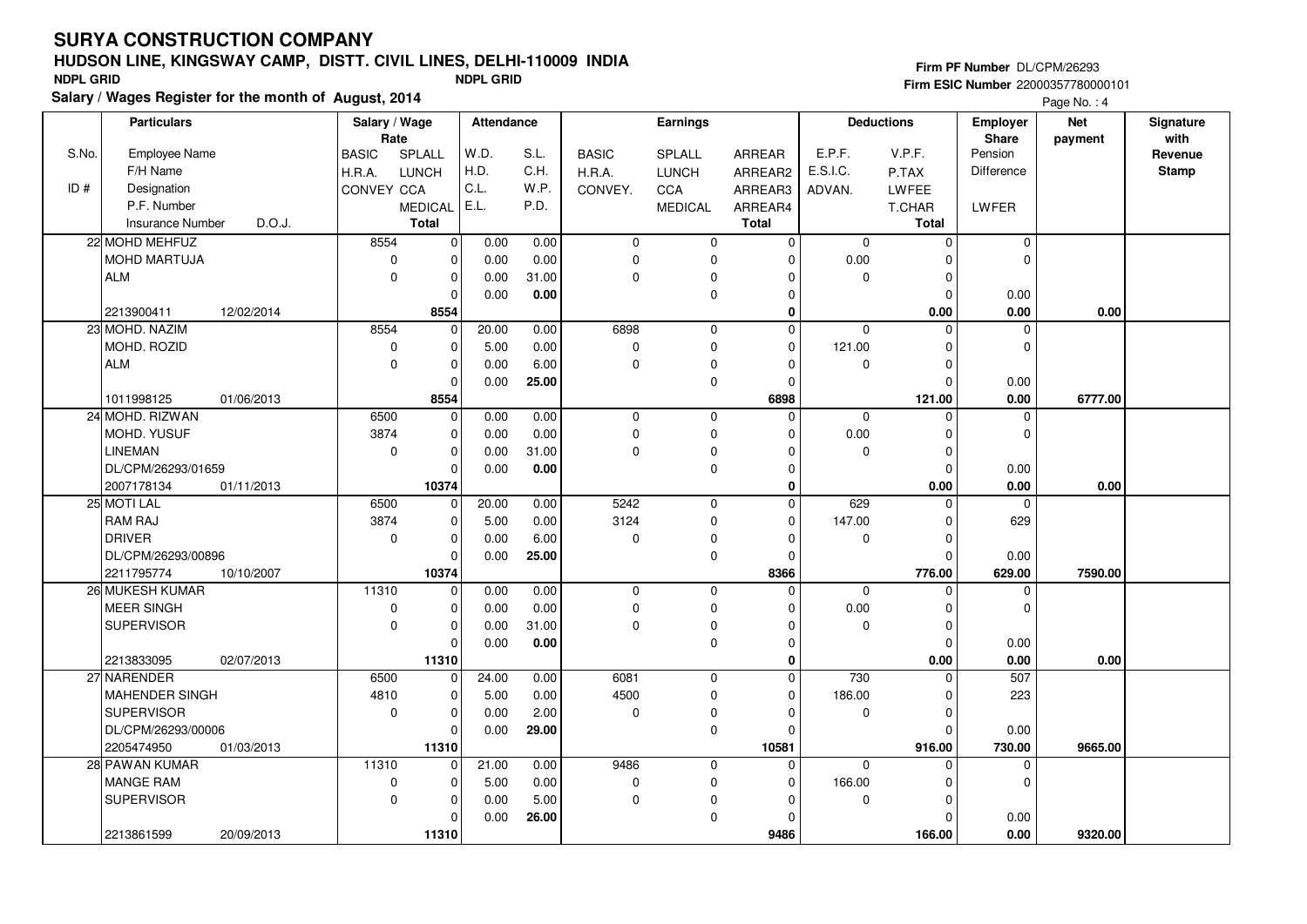# **HUDSON LINE, KINGSWAY CAMP, DISTT. CIVIL LINES, DELHI-110009 INDIA**

**Salary / Wages Register for the month of August, 2014 NDPL GRID NDPL GRID**

|       | <b>Particulars</b>                | Salary / Wage<br>Rate  |                | <b>Attendance</b> |       |              | <b>Earnings</b> |                |                | <b>Deductions</b> | <b>Employer</b><br>Share | <b>Net</b><br>payment | Signature<br>with |
|-------|-----------------------------------|------------------------|----------------|-------------------|-------|--------------|-----------------|----------------|----------------|-------------------|--------------------------|-----------------------|-------------------|
| S.No. | <b>Employee Name</b>              | SPLALL<br><b>BASIC</b> |                | W.D.              | S.L.  | <b>BASIC</b> | <b>SPLALL</b>   | ARREAR         | E.P.F.         | V.P.F.            | Pension                  |                       | Revenue           |
|       | F/H Name                          | H.R.A.<br><b>LUNCH</b> |                | H.D.              | C.H.  | H.R.A.       | <b>LUNCH</b>    | ARREAR2        | E.S.I.C.       | P.TAX             | Difference               |                       | Stamp             |
| ID#   | Designation                       | <b>CONVEY CCA</b>      |                | C.L.              | W.P.  | CONVEY.      | CCA             | ARREAR3        | ADVAN.         | <b>LWFEE</b>      |                          |                       |                   |
|       | P.F. Number                       | <b>MEDICAL</b>         |                | E.L.              | P.D.  |              | <b>MEDICAL</b>  | ARREAR4        |                | T.CHAR            | LWFER                    |                       |                   |
|       | D.O.J.<br><b>Insurance Number</b> | <b>Total</b>           |                |                   |       |              |                 | <b>Total</b>   |                | <b>Total</b>      |                          |                       |                   |
|       | 29 PRADEEP SINGH                  | 11310                  | $\mathbf 0$    | 19.00             | 0.00  | 8391         | $\mathbf 0$     | $\mathbf 0$    | $\mathbf 0$    | $\mathbf 0$       | 0                        |                       |                   |
|       | H. P. SINGH                       | 0                      | 0              | 4.00              | 0.00  | 0            | 0               | $\Omega$       | 147.00         | $\mathbf 0$       | 0                        |                       |                   |
|       | <b>SUPERVISOR</b>                 | $\Omega$               | $\Omega$       | 0.00              | 8.00  | $\Omega$     | $\mathbf 0$     | $\Omega$       | $\mathbf 0$    | $\mathbf 0$       |                          |                       |                   |
|       |                                   |                        | $\Omega$       | 0.00              | 23.00 |              | 0               | $\overline{0}$ |                | 0                 | 0.00                     |                       |                   |
|       | 2213866940<br>08/10/2013          |                        | 11310          |                   |       |              |                 | 8391           |                | 147.00            | 0.00                     | 8244.00               |                   |
|       | 30 RAJESH PAL                     | 10374                  | $\Omega$       | 13.00             | 0.00  | 5354         | $\mathbf 0$     | $\Omega$       | $\mathbf{0}$   | $\Omega$          | $\Omega$                 |                       |                   |
|       | <b>GAINDA RAM PAL</b>             | 0                      | $\mathbf 0$    | 3.00              | 0.00  | $\mathbf 0$  | $\mathbf 0$     | $\Omega$       | 94.00          | $\mathbf 0$       | $\mathbf 0$              |                       |                   |
|       | <b>DRIVER</b>                     | $\mathbf 0$            | $\mathbf 0$    | 0.00              | 15.00 | $\Omega$     | 0               | $\overline{0}$ | $\Omega$       | $\mathbf 0$       |                          |                       |                   |
|       |                                   |                        | $\mathbf 0$    | 0.00              | 16.00 |              | $\mathbf 0$     | $\overline{0}$ |                | $\mathbf 0$       | 0.00                     |                       |                   |
|       | 2007144772<br>10/11/2011          |                        | 10374          |                   |       |              |                 | 5354           |                | 94.00             | 0.00                     | 5260.00               |                   |
|       | 31 RAKESH                         | 11310                  | $\overline{0}$ | 19.00             | 0.00  | 8391         | $\mathbf 0$     | $\Omega$       | $\overline{0}$ | $\Omega$          | 0                        |                       |                   |
|       | <b>NAND KISHOR</b>                | 0                      | $\mathbf 0$    | 4.00              | 0.00  | $\mathbf 0$  | 0               | $\Omega$       | 147.00         | $\mathbf 0$       | $\Omega$                 |                       |                   |
|       | <b>SUPERVISOR</b>                 | $\Omega$               | $\mathbf 0$    | 0.00              | 8.00  | $\mathbf 0$  | 0               | $\overline{0}$ | $\mathbf 0$    | $\mathbf 0$       |                          |                       |                   |
|       |                                   |                        | $\mathbf 0$    | 0.00              | 23.00 |              | $\mathbf 0$     | $\overline{0}$ |                | $\mathbf 0$       | 0.00                     |                       |                   |
|       | 2213791090<br>05/02/2013          |                        | 11310          |                   |       |              |                 | 8391           |                | 147.00            | 0.00                     | 8244.00               |                   |
|       | 32 RAM JAGAN                      | 6500                   | 0              | 21.00             | 0.00  | 5452         | $\mathbf 0$     | $\Omega$       | 654            | $\mathbf 0$       | 454                      |                       |                   |
|       | <b>SUKHAI</b>                     | 3874                   | 0              | 5.00              | 0.00  | 3249         | 0               | $\Omega$       | 153.00         | $\mathbf 0$       | 200                      |                       |                   |
|       | <b>LINEMAN</b>                    | $\mathbf 0$            | $\mathbf 0$    | 0.00              | 5.00  | $\mathbf 0$  | 0               | $\mathbf 0$    | $\mathbf 0$    | $\mathbf 0$       |                          |                       |                   |
|       | DL/CPM/26293/00627                |                        | $\mathbf 0$    | 0.00              | 26.00 |              | $\mathbf 0$     | $\overline{0}$ |                | $\mathbf 0$       | 0.00                     |                       |                   |
|       | 2205495572<br>25/06/2006          |                        | 10374          |                   |       |              |                 | 8701           |                | 807.00            | 654.00                   | 7894.00               |                   |
|       | 33 RAM NIWAS                      | 6500                   | $\Omega$       | 21.00             | 0.00  | 5452         | $\mathbf 0$     | $\Omega$       | 654            | $\Omega$          | 454                      |                       |                   |
|       | <b>MATHURA PRASAD</b>             | 3874                   | $\mathbf 0$    | 5.00              | 0.00  | 3249         | $\mathbf 0$     | $\overline{0}$ | 153.00         | $\mathbf 0$       | 200                      |                       |                   |
|       | <b>DRIVER</b>                     | $\mathbf 0$            | 0              | 0.00              | 5.00  | $\mathbf 0$  | $\mathbf 0$     | $\mathbf 0$    | $\mathbf 0$    | $\mathbf 0$       |                          |                       |                   |
|       | DL/CPM/26293/00885                |                        | $\Omega$       | 0.00              | 26.00 |              | $\mathbf 0$     | $\Omega$       |                | $\Omega$          | 0.00                     |                       |                   |
|       | 2211768444<br>20/09/2007          |                        | 10374          |                   |       |              |                 | 8701           |                | 807.00            | 654.00                   | 7894.00               |                   |
|       | 34 RATAN LAL                      | 11310                  | 0              | 21.00             | 0.00  | 9486         | 0               | $\Omega$       | $\mathbf 0$    | 0                 | 0                        |                       |                   |
|       | SHARIF CHAUDHARY                  | $\pmb{0}$              | $\mathbf 0$    | 5.00              | 0.00  | $\mathbf 0$  | $\mathbf 0$     | $\Omega$       | 166.00         | $\mathbf 0$       | 0                        |                       |                   |
|       | <b>SUPERVISOR</b>                 | $\mathbf 0$            | 0              | 0.00              | 5.00  | $\mathbf 0$  | 0               | $\Omega$       | 0              | $\mathbf 0$       |                          |                       |                   |
|       |                                   |                        | $\Omega$       | 0.00              | 26.00 |              | $\mathbf 0$     | $\Omega$       |                | $\Omega$          | 0.00                     |                       |                   |
|       | 2213886931<br>02/12/2013          |                        | 11310          |                   |       |              |                 | 9486           |                | 166.00            | 0.00                     | 9320.00               |                   |
|       | 35 RAVI KUMAR                     | 11310                  | $\overline{0}$ | 18.00             | 0.00  | 8026         | $\mathbf 0$     | $\mathbf 0$    | $\mathbf 0$    | $\mathbf 0$       | 0                        |                       |                   |
|       | MAHAVEER SINGH                    | $\pmb{0}$              | $\mathbf 0$    | 4.00              | 0.00  | $\mathbf 0$  | $\mathbf 0$     | $\overline{0}$ | 141.00         | $\mathbf 0$       | $\mathbf 0$              |                       |                   |
|       | <b>SUPERVISOR</b>                 | $\Omega$               | $\mathbf 0$    | 0.00              | 0.00  | $\mathbf 0$  | $\mathbf 0$     | $\overline{0}$ | $\Omega$       | $\Omega$          |                          |                       |                   |
|       |                                   |                        | $\Omega$       | 0.00              | 22.00 |              | 0               | 0              |                | $\Omega$          | 0.00                     |                       |                   |
|       | 2213952388<br>01/08/2014          |                        | 11310          |                   |       |              |                 | 8026           |                | 141.00            | 0.00                     | 7885.00               |                   |

Page  $No. 5$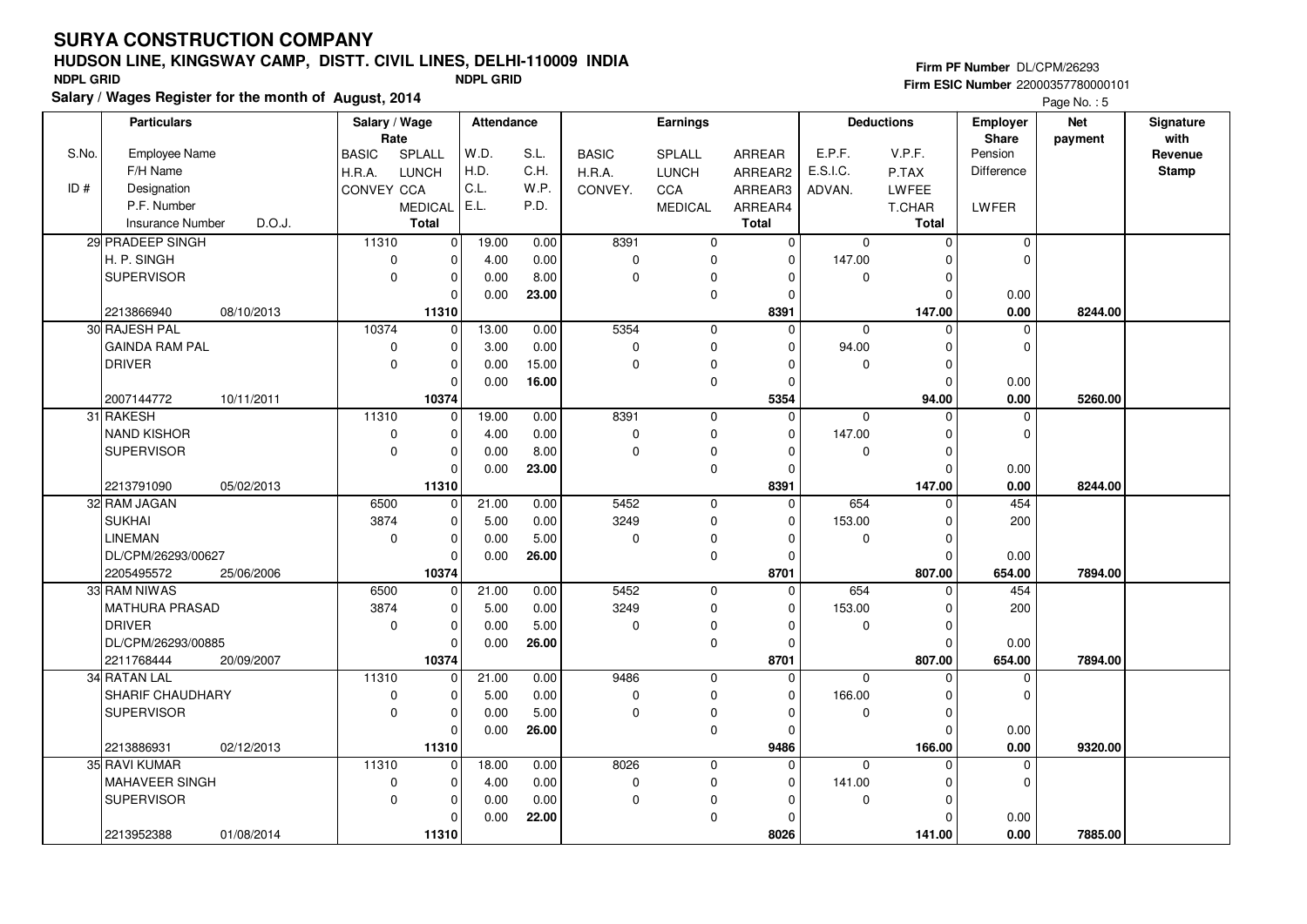# **HUDSON LINE, KINGSWAY CAMP, DISTT. CIVIL LINES, DELHI-110009 INDIA**

**Salary / Wages Register for the month of August, 2014 NDPL GRID NDPL GRID**

|       | <b>Particulars</b>                | Salary / Wage<br>Rate  |                | <b>Attendance</b> |       |              | <b>Earnings</b> |                |             | <b>Deductions</b> | <b>Employer</b><br><b>Share</b> | <b>Net</b><br>payment | Signature<br>with |
|-------|-----------------------------------|------------------------|----------------|-------------------|-------|--------------|-----------------|----------------|-------------|-------------------|---------------------------------|-----------------------|-------------------|
| S.No. | <b>Employee Name</b>              | SPLALL<br><b>BASIC</b> |                | W.D.              | S.L.  | <b>BASIC</b> | SPLALL          | ARREAR         | E.P.F.      | V.P.F.            | Pension                         |                       | Revenue           |
|       | F/H Name                          | H.R.A.<br><b>LUNCH</b> |                | H.D.              | C.H.  | H.R.A.       | <b>LUNCH</b>    | ARREAR2        | E.S.I.C.    | P.TAX             | <b>Difference</b>               |                       | Stamp             |
| ID#   | Designation                       | CONVEY CCA             |                | C.L.              | W.P.  | CONVEY.      | CCA             | ARREAR3        | ADVAN.      | LWFEE             |                                 |                       |                   |
|       | P.F. Number                       | <b>MEDICAL</b>         |                | E.L.              | P.D.  |              | <b>MEDICAL</b>  | ARREAR4        |             | T.CHAR            | LWFER                           |                       |                   |
|       | <b>Insurance Number</b><br>D.O.J. | <b>Total</b>           |                |                   |       |              |                 | <b>Total</b>   |             | <b>Total</b>      |                                 |                       |                   |
|       | 36 RAVINDER                       | 11310                  | $\mathbf 0$    | 16.00             | 0.00  | 7297         | $\mathbf 0$     | $\mathbf 0$    | $\mathbf 0$ | $\mathbf 0$       | $\mathbf 0$                     |                       |                   |
|       | <b>RAJBIR SINGH</b>               | 0                      | $\mathbf 0$    | 4.00              | 0.00  | $\mathbf 0$  | 0               | $\Omega$       | 128.00      | $\mathbf 0$       | 0                               |                       |                   |
|       | <b>SUPERVISOR</b>                 | $\Omega$               | $\Omega$       | 0.00              | 11.00 | $\Omega$     | $\mathbf 0$     | $\Omega$       | $\Omega$    | $\mathbf 0$       |                                 |                       |                   |
|       |                                   |                        | $\Omega$       | 0.00              | 20.00 |              | 0               | $\overline{0}$ |             | $\mathbf 0$       | 0.00                            |                       |                   |
|       | 2213805833<br>18/03/2013          |                        | 11310          |                   |       |              |                 | 7297           |             | 128.00            | 0.00                            | 7169.00               |                   |
|       | 37 REM BAHADUR                    | 5731                   | $\mathbf 0$    | 16.00             | 0.00  | 3697         | $\mathbf 0$     | $\mathbf 0$    | 444         | $\mathbf 0$       | 308                             |                       |                   |
|       | TULKA BAHADUR                     | 2823                   | $\mathbf 0$    | 4.00              | 0.00  | 1821         | $\mathbf 0$     | $\overline{0}$ | 97.00       | $\Omega$          | 136                             |                       |                   |
|       | <b>ALM</b>                        | $\Omega$               | $\mathbf 0$    | 0.00              | 11.00 | $\mathbf 0$  | 0               | $\overline{0}$ | $\Omega$    | $\mathbf 0$       |                                 |                       |                   |
|       | DL/CPM/26293/00549                |                        | $\Omega$       | 0.00              | 20.00 |              | $\mathbf 0$     | $\overline{0}$ |             | $\Omega$          | 0.00                            |                       |                   |
|       | 2205489416<br>09/07/2005          |                        | 8554           |                   |       |              |                 | 5518           |             | 541.00            | 444.00                          | 4977.00               |                   |
|       | 38 SAHUBAZ                        | 8554                   | $\overline{0}$ | 0.00              | 0.00  | $\mathbf 0$  | $\mathbf 0$     | $\Omega$       | $\mathbf 0$ | $\mathbf 0$       | 0                               |                       |                   |
|       | <b>MOINUDIN</b>                   | $\mathbf 0$            | $\mathbf 0$    | 0.00              | 0.00  | $\mathbf 0$  | $\mathbf 0$     | $\Omega$       | 0.00        | $\mathbf 0$       | $\Omega$                        |                       |                   |
|       | <b>ALM</b>                        | $\Omega$               | $\mathbf 0$    | 0.00              | 31.00 | $\Omega$     | 0               | $\Omega$       | $\mathbf 0$ | $\mathbf 0$       |                                 |                       |                   |
|       |                                   |                        | $\mathbf 0$    | 0.00              | 0.00  |              | 0               | 0              |             | $\mathbf 0$       | 0.00                            |                       |                   |
|       | 2213729216<br>25/06/2012          |                        | 8554           |                   |       |              |                 | $\Omega$       |             | 0.00              | 0.00                            | 0.00                  |                   |
|       | 39 SARVAN PRASAD                  | 5731                   | 0              | 20.00             | 0.00  | 4622         | $\mathbf 0$     | $\Omega$       | 555         | $\mathbf 0$       | 385                             |                       |                   |
|       | <b>MEHTO</b>                      | 2823                   | $\Omega$       | 5.00              | 0.00  | 2277         | 0               | $\Omega$       | 121.00      | $\mathbf 0$       | 170                             |                       |                   |
|       | <b>ALM</b>                        | $\mathbf 0$            | $\mathbf 0$    | 0.00              | 6.00  | $\mathbf 0$  | $\Omega$        | $\overline{0}$ | $\mathbf 0$ | $\mathbf 0$       |                                 |                       |                   |
|       | DL/CPM/26293/01423                |                        | $\mathbf 0$    | 0.00              | 25.00 |              | $\mathbf 0$     | $\overline{0}$ |             | $\mathbf 0$       | 0.00                            |                       |                   |
|       | 2206591590<br>15/12/2010          |                        | 8554           |                   |       |              |                 | 6899           |             | 676.00            | 555.00                          | 6223.00               |                   |
|       | 40 SARWAN KUMAR PASWAN            | 5731                   | $\mathbf 0$    | 6.00              | 0.00  | 1109         | $\mathbf 0$     | $\Omega$       | 133         | $\Omega$          | 92                              |                       |                   |
|       | TAHLU PASWAN                      | 2823                   | $\mathbf 0$    | 0.00              | 0.00  | 546          | 0               | $\overline{0}$ | 29.00       | $\mathbf 0$       | 41                              |                       |                   |
|       | <b>ALM</b>                        | $\mathbf 0$            | $\mathbf 0$    | 0.00              | 25.00 | $\mathbf 0$  | $\Omega$        | $\Omega$       | $\mathbf 0$ | $\mathbf 0$       |                                 |                       |                   |
|       | DL/CPM/26293/01751                |                        | $\Omega$       | 0.00              | 6.00  |              | 0               | $\Omega$       |             | $\Omega$          | 0.00                            |                       |                   |
|       | 2213795995<br>19/02/2013          |                        | 8554           |                   |       |              |                 | 1655           |             | 162.00            | 133.00                          | 1493.00               |                   |
|       | 41 SATYAWAN MOR                   | 11310                  | $\Omega$       | 21.00             | 0.00  | 9486         | $\mathbf 0$     | $\Omega$       | $\mathbf 0$ | $\mathbf 0$       | 0                               |                       |                   |
|       | <b>BHUNDU RAM</b>                 | $\pmb{0}$              | $\mathbf 0$    | 5.00              | 0.00  | $\mathbf 0$  | $\mathbf 0$     | $\overline{0}$ | 166.00      | $\mathbf 0$       | 0                               |                       |                   |
|       | <b>SUPERVISOR</b>                 | $\mathbf 0$            | 0              | 0.00              | 5.00  | $\mathbf 0$  | 0               | $\overline{0}$ | 0           | $\mathbf 0$       |                                 |                       |                   |
|       |                                   |                        | $\Omega$       | 0.00              | 26.00 |              | 0               | $\Omega$       |             | $\Omega$          | 0.00                            |                       |                   |
|       | 2213903531<br>15/02/2014          |                        | 11310          |                   |       |              |                 | 9486           |             | 166.00            | 0.00                            | 9320.00               |                   |
|       | 42 SHISHU PAL SINGH               | 5731                   | $\overline{0}$ | 19.00             | 0.00  | 4252         | $\mathbf 0$     | $\mathbf 0$    | 510         | $\mathbf 0$       | 354                             |                       |                   |
|       | CHANDER PAL SINGH                 | 2823                   | $\mathbf 0$    | 4.00              | 0.00  | 2094         | 0               | $\overline{0}$ | 112.00      | $\mathbf 0$       | 156                             |                       |                   |
|       | <b>ALM</b>                        | $\mathbf 0$            | $\mathbf 0$    | 0.00              | 8.00  | $\mathbf 0$  | $\mathbf 0$     | $\overline{0}$ | $\mathbf 0$ | $\Omega$          |                                 |                       |                   |
|       | DL/CPM/26293/01472                |                        | $\Omega$       | 0.00              | 23.00 |              | 0               | $\Omega$       |             | $\Omega$          | 0.00                            |                       |                   |
|       | 2213586142<br>21/03/2011          |                        | 8554           |                   |       |              |                 | 6346           |             | 622.00            | 510.00                          | 5724.00               |                   |

 $P$ age No.  $\cdot$  6